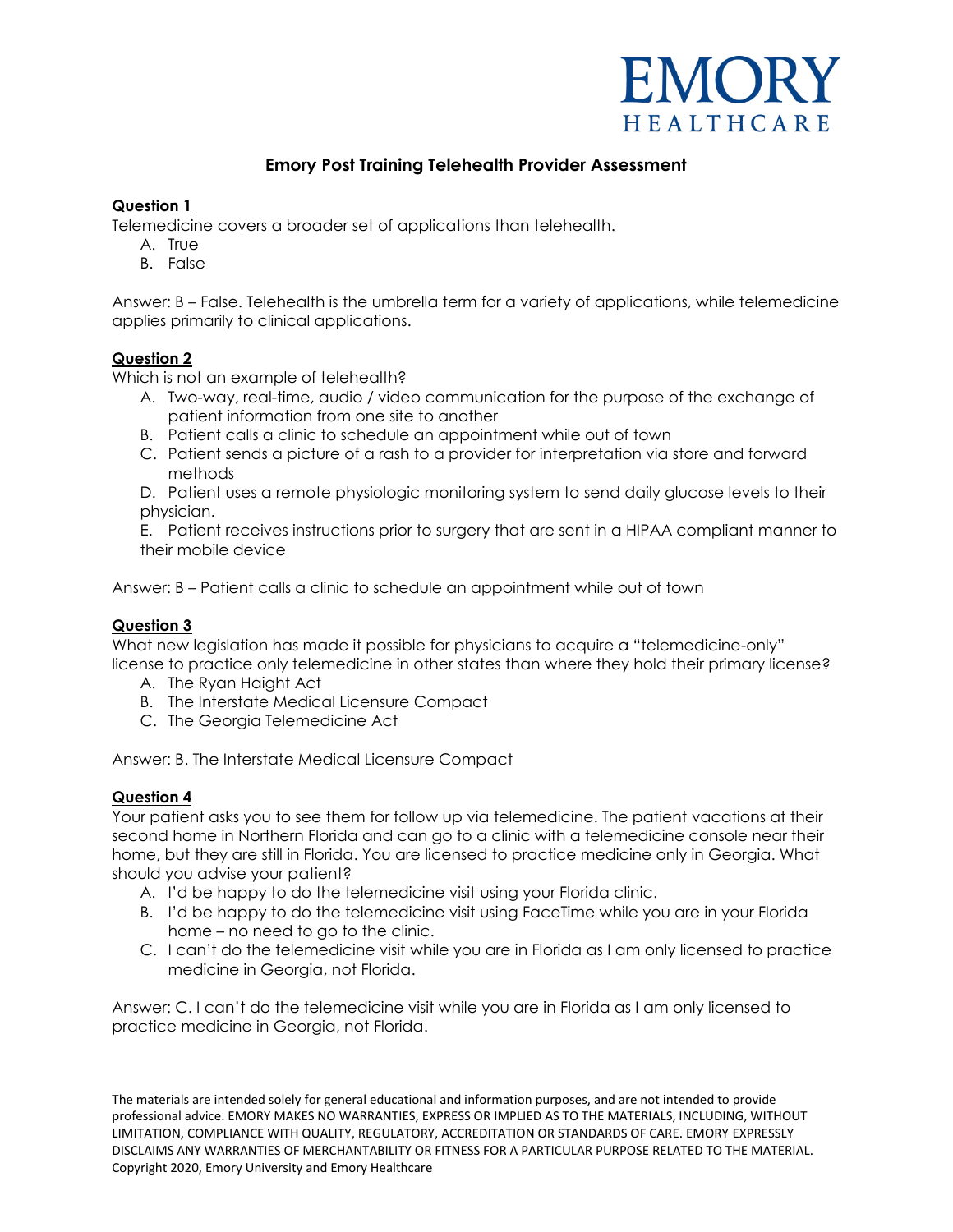# EMOR HEALTHCARE

## **Question 5**

A psychiatrist is treating a patient for depression in Thomasville, GA. At the end of the telemedicine session, the patient asks for refills on Sertraline, Ambien, and Ativan. Which medication(s) is the psychiatrist allowed to fill?

- A. Sertraline
- B. Ambien
- C. Ativan
- D. All of them

Answer: A. Providers are not allowed to prescribe controlled substances via telemedicine; Ambien and Ativan are both controlled substances (schedule IV). Sertraline is the only substance that is not a controlled substance.

#### **Question 6**

A patient's health information used during telemedicine encounters (including pictures, notes, videos, and other information) may be stored on unsecured devices, such as your mobile phone.

- A. True
- B. False

Answer: B – False. HIPAA regulations apply to telemedicine in the same manner as in-person encounters; so patient data and personal health information should be treated in the same manner.

#### **Question 7**

Good practices for conducting a telemedicine examination involve:

- A. Sitting in front of bright window so the patient can only see your silhouette
- B. Making frequent eye contact with the patient
- C. Eating and drinking during the telemedicine visit
- D. Performing the visit in a noisy, busy environment where multiple people can see the interaction
- E. Wearing a white coat during the visit

Answer: B. The telemedicine environment should be carefully controlled to avoid distractions and permit optimal audio and visual communication. Frequent eye contact helps establish and maintain the patient-provider relationship. Elements that disrupt the view of your face (backlighting of a window and white coats) are discouraged.

## **Question 8**

During a telemedicine visit, a patient who is at a local telehealth clinic with a nurse presenter begins to complain of crushing chest pain and is noticeably diaphoretic and uncomfortable. What do you do?

- A. Instruct the nurse presenter to call 911 so that an ambulance can emergently come and assesses the patient for transport to an emergency room
- B. Tell the patient to ask the nurse presenter to call 911 and abruptly end the telehealth visit
- C. Tell the patient that they are most likely experiencing an anxiety attack and that the symptoms will pass
- D. Continue with the telemedicine visit as if nothing is happening

The materials are intended solely for general educational and information purposes, and are not intended to provide professional advice. EMORY MAKES NO WARRANTIES, EXPRESS OR IMPLIED AS TO THE MATERIALS, INCLUDING, WITHOUT LIMITATION, COMPLIANCE WITH QUALITY, REGULATORY, ACCREDITATION OR STANDARDS OF CARE. EMORY EXPRESSLY DISCLAIMS ANY WARRANTIES OF MERCHANTABILITY OR FITNESS FOR A PARTICULAR PURPOSE RELATED TO THE MATERIAL. Copyright 2020, Emory University and Emory Healthcare